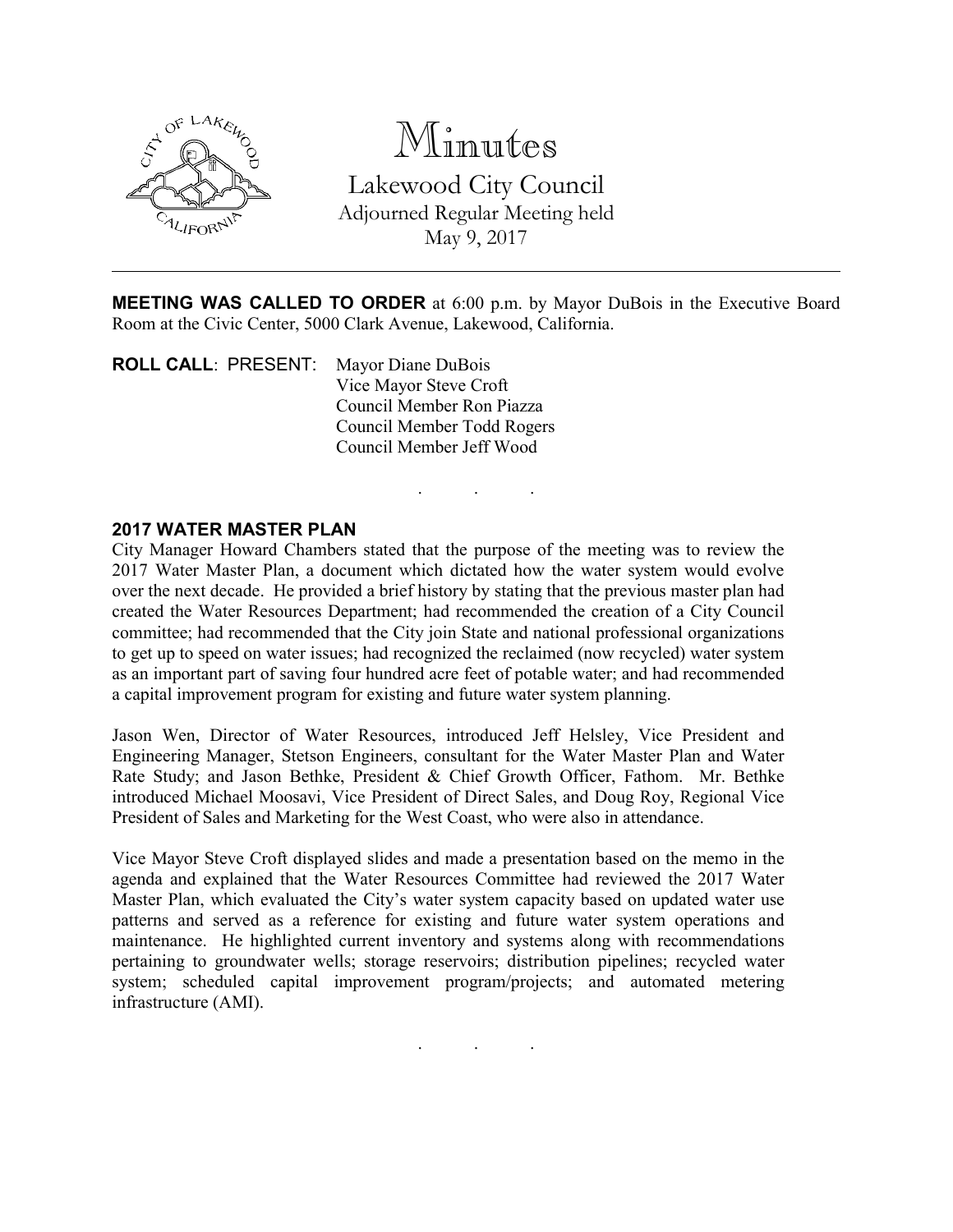## WATER RATE STUDY – TRANSITIONAL WATER RATE SCHEDULE

Vice Mayor Croft made a slide presentation and explained that the purpose of the water rate study had been to develop a defensible water rate structure that provided greater financial stability for the utility and incorporated tiered rates to encourage conservation. He stated that the rate structure as provided by the consultant, Rafteris Financial Consultants, met the legal requirement that there be a nexus between the costs of supply, production and service to each type of customer and the City's desire to have greater fiscal stability by increasing the fixed meter charge portion and the creation of a rate stabilization review. The rate study found that there needed to be a shift in revenue collection to where all water customers were paying for water service instead of relying heavily on the high volume users. This shift was realized by increasing the meter rate and in the case of residential, charging for the four units of free water that were currently offered. Since all customers paid this cost, revenue collection would become less variable. In the transitional rate structure the meter and private fire rate as developed through the water rate study would go into effect in fiscal year 2019 for all customers. The Water Resources Committee and staff recommended that the City Council receive and file the water rate study; approve the transitional water rate structure for fiscal years 2018 through 2021; and approve the noticing process of the rate structure to occur no later than March 2018.

In response to Council Member Rogers' inquiry, Ms. Perkin stated that there were fewer than one thousand units of low users and that they could apply for the hardship waiver program.

Responding to questions from Council Member Wood pertaining to implementation of the consultant's recommendations, Vice Mayor Croft explained that the rate structure would be phased in over a five-year time period to mitigate the cost increases to residential customers. He noted that at the same time, one of the capital projects being recommended was the installation of the automated metering infrastructure and a transition to monthly billing.

City Attorney Steve Skolnik explained that the committee was recommending that the rate structure would be phased in as a multi-year program to allow for Proposition 218 notice to be extended out a few years instead of having to re-notice each year. He advised that no official action would be taken on the rates until compliance with the requirements of the notice process occurring next Spring for changes to be effective in July 2018.

Vice Mayor Croft explained that one of the reasons behind the option of the multi-year program was to determine the City's position based on the three years' worth of data to be collected with the new technology and identify what the "new normal" would be with regards to water usage.

Council Member Wood inquired about the impacts to small businesses. Vice Mayor Croft stated that the biggest impact initially would be the increase to the fixed cost for the larger meters.

. . .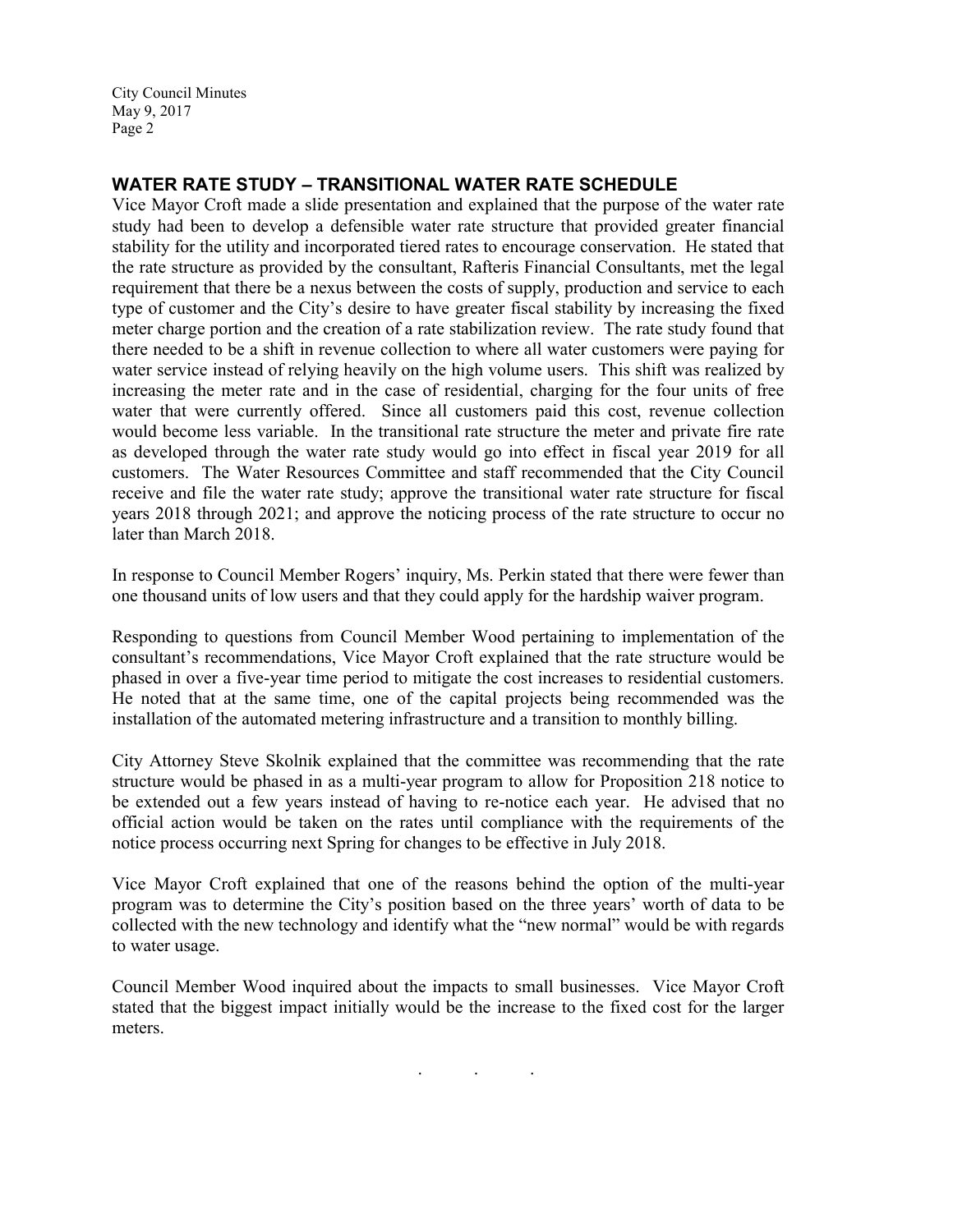## ADVANCED METERING INFRASTRUCTURE AND BILLING MODERNIZATION **PROJECT**

Vice Mayor Croft reviewed slides and highlighted the benefits of advanced metering infrastructure (AMI) technology which included non-revenue water loss by continuous monitoring of distribution system; asset management by extending the life of capital assets by monitoring various parameters; workforce management by transitioning field staff from reactive response to more preventative maintenance; customer service by timely communication of leak detection and increased bill accuracy; evolution by integrating geographic information, document management and billing systems; and sustainability by a reduction in truck rolls and carbon footprint. He continued by stating that the City had been in the process of transitioning to smart meters for twenty five years and that the current technology had made moving to a complete smart meter network, which included a more targeted capital improvement program, more efficient operations, and better customer service, financially attainable. Using such advanced technology, the water infrastructure could be monitored through the data collected and various sensors and water customers would be able to monitor their usage. The customer service solution Fathom provided would enable increased accuracy of billed water charges, improve customer consumption metering, provide proactive customer communication and issue resolution, increase data availability, provide online tools for customers and city customer service staff to assist customers, and provide efficiency by reducing manual reading of meters and leak detection. The cost of the operational component would be offset by the savings the City would realize in reduced labor and equipment costs and the revenue enhancement accomplished with greater accuracy and consumption data. The capital component would be financed through a lease-purchase financing which was similar to the type of financing the City used in the replacement of the streetlights and the installation of the photovoltaic system. The financing would be for fifteen years. The Water Resources Committee and staff recommended proceeding with writing an agreement and financing documents with Fathom for smart meter installation and customer service solution, approved by the City Attorney as to form, and to be considered by the City Council at the May 23rd meeting.

Mr. Bethke displayed slides and provided a brief summary of the company's history. He described the project goals which included a utility-focused call center; expanded customer service; increased revenue and stabilized meter-to-customer cost; improved meter accuracy and reduced water loss; implementation of advanced meter infrastructure; assistance with pipeline replacement and increased efficiencies through automation. He highlighted Fathom's scope of services such as utility billing and customer care; a customer portal; revenue assurance audit; meter data management; and meter replacement and AMI installation.

Mr. Bethke confirmed for Council Member Rogers that Fathom was an investor-owned company. Council Member Rogers posed questions pertaining to financing and life expectancy of the equipment. Mr. Bethke explained that in financing the infrastructure, it was a capital investment that continued beyond the fifteen-year contract with the assets designed to last twenty years.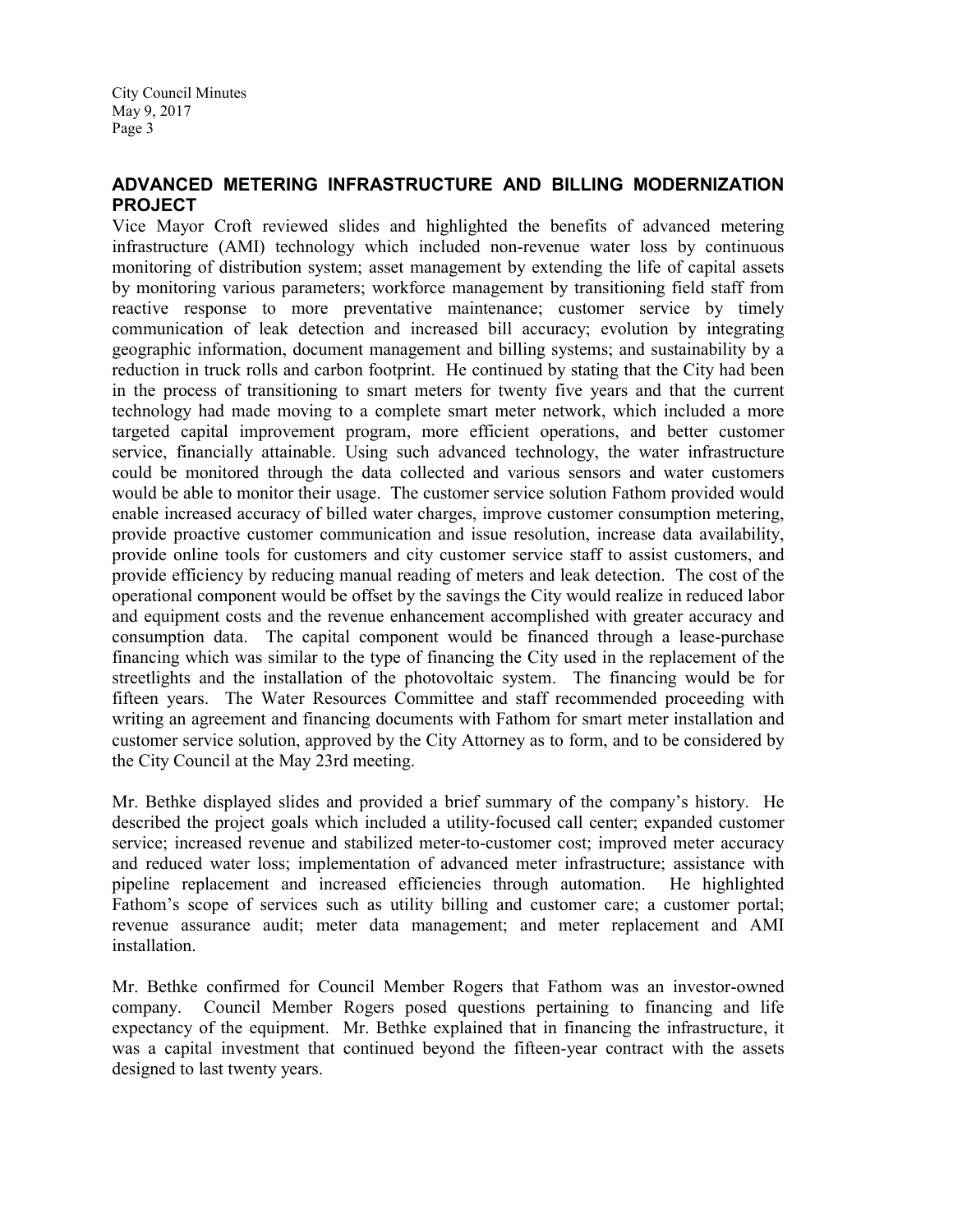At 7:25 p.m., the Adjourned Meeting of the City Council was recessed for the Regular Meeting of the Lakewood City Council. At 8:32 p.m., the Adjourned City Council Meeting was reconvened.

#### ADVANCED METERING INFRASTRUCTURE AND BILLING MODERNIZATION PROJECT - Continued

. . .

Council Member Rogers expressed concerns on the issue of accountability in the event that residents were not provided quality service. Mr. Skolnik explained that the City was currently negotiating mutually acceptable language to include the ability to provide reasonable notice to terminate the contract.

Mr. Bethke expressed confidence that consensus on contract language could be reached and that Fathom's service level deliveries included accessibility to platforms, call center statistics, and customer service metrics.

In response to Council Member Wood's question regarding the opinions of other customer cities located in California such as Menlo Park, Grass Valley or Covina about Fathom's service, Mr. Bethke stated that while implementation may have been a bit rocky initially, things were running more smoothly at this time. Ms. Perkin added that in surveying other cities served by Fathom, only positive remarks had been received and it had been noted that the revenue enhancements were better than expected. Mr. Bethke stated that part of the program included a dedicated client success manager who conducted quarterly business reviews to discuss successes as well as areas for improvement.

Council Member Piazza commended the directors of Water Resources and Administrative Services and their staff for having the vision and out-of-the-box thinking that provided a workable and beneficial solution for the City.

Vice Mayor Croft and Mr. Skolnik concurred that only conceptual approval to move forward had been requested at this time and that consideration of recommended actions would be presented at future meetings.

Council Member Rogers expressed interest in a facility site visit to learn firsthand of the City of Covina's experience and the challenges they faced with the rollout.

Mr. Bethke responded to Council Member Wood's concerns by stating that the billing solution would be rolled out prior to the holidays with the installation of the meters following shortly after that.

. . .